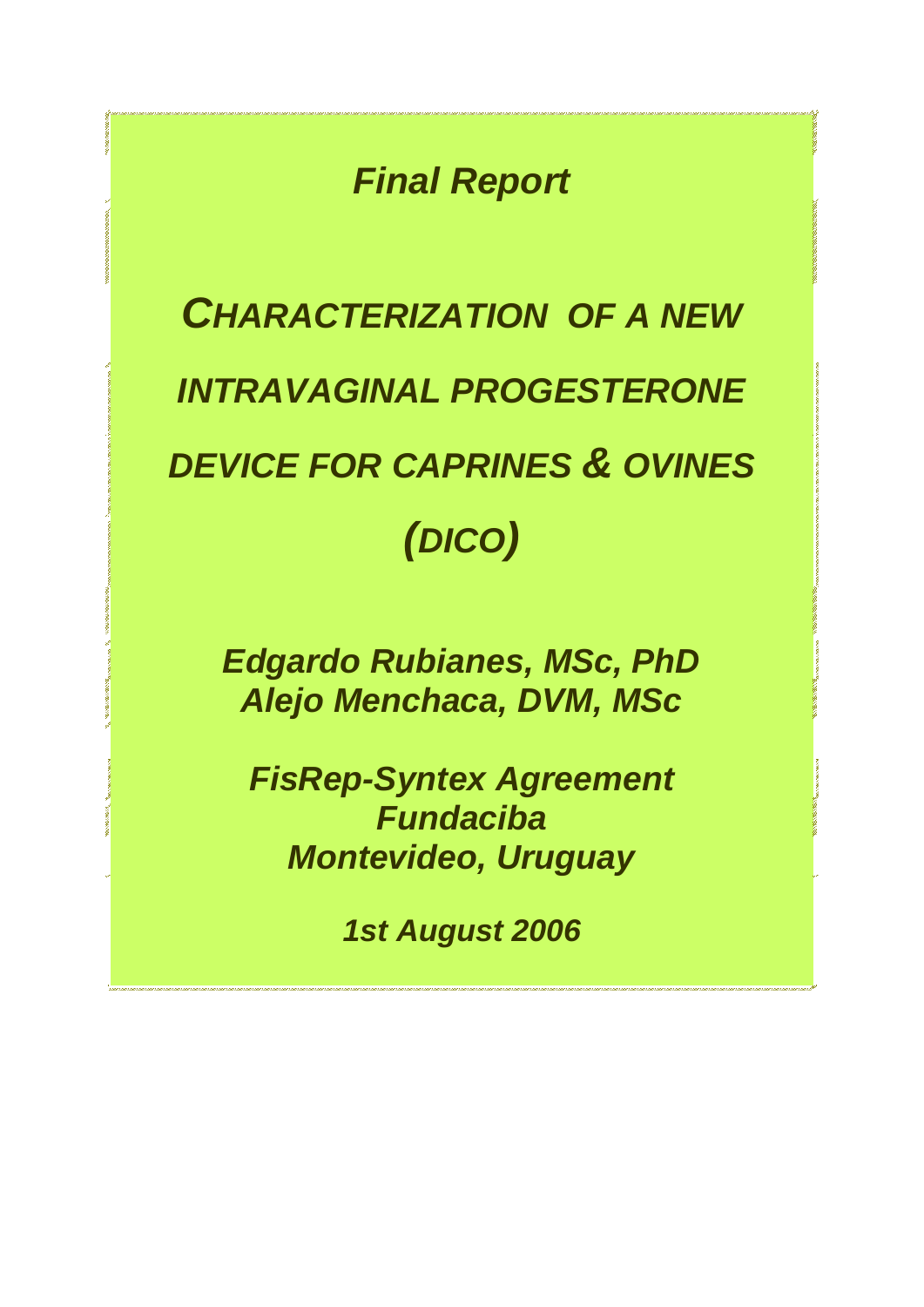#### **EXECUTIVE SUMMARY**

During the months of May-July 2006 a sequence of experiments were done in order to characterize a new siliconed progesterone device for intravaginal usage in small ruminants (DICO, Syntex, Buenos Aires, Argentina).

The results shows that the serum progesterone concentrations induced by the insertion of DICO in ovariectomized females (Experiment A1), as well as in females in advanced luteal fase (day 9-10 of the interestrous cycle) (Experiment B1), are not different from the ones induced by the commercially available device CIDR-G (Pharmacia & Upjhon, Hamilton, New Zeland). In addition, the interval from the device withdrawal to estrus and ovulation was very similar for both devices (DICO: 30 h and 55 h; CIDR: 35 h and 60 h; respectively). Similarly, the ovulation rate, and the size and age of the ovulatory follicle was not different between two devices.

In ovariectomized ewes (Experiment A2), the use for six days (Short-term Protocol) of a previously six-days used DICO induced lower serum progesterone concentrations than a new one. However, serum progesterone concentrations were always over 2 ng/ml during the hole period. In cyclic ewes, the use of a DICO in a Short-term Protocol (6 days) associated with a dose of PGF2 alpha given at the moment of DICO withdrawal, induced an interval to estrus and to the ovulation of 46 and 74 hours, respectively (Experiment B2). In addition, 350 IU of eCG given at the moment of DICO withdrawal resulted in an advancement of 10 hours for both estrus and ovulation (36 and 63 hours, respectively).

Edgardo Rubianes y Alejo Menchaca 1st August 2006

The experiments were done in the facilities of the Laboratory of Physiology of Reproduction Department of Physiology (PEDECIBA, Basic Sciences Development Program), Veterinary University, Lasplaces 1550, Universidad de la República, Montevideo, Uruguay. The supervision of the study was in charge of Edgardo Rubianes, MSc, PhD and Alejo Menchaca, DVM, MSc. For the scanning and bleeding, the participation of Marcela Vilariño was crucial. The hormonal determination in the blood samples was assayed by Elize Van Lier, DVM, MSc, PhD. The animal handling was performed by Federico Arruti and Milton Pintos. Financially supported by FUNDACIBA (PEDECIBA Fundation).

Edgardo Rubianes is Professor on Animal Reproduction, Facultad de Agronomía, Universidad de la República, is *senior* researcher of the PEDECIBA, of the postgraduate programs of the Agriculture Faculty and Veterinary Faculty, and is member of the National Fund of Researchers.

Alejo Menchaca is *junior* researcher from the National Fund of Researchers.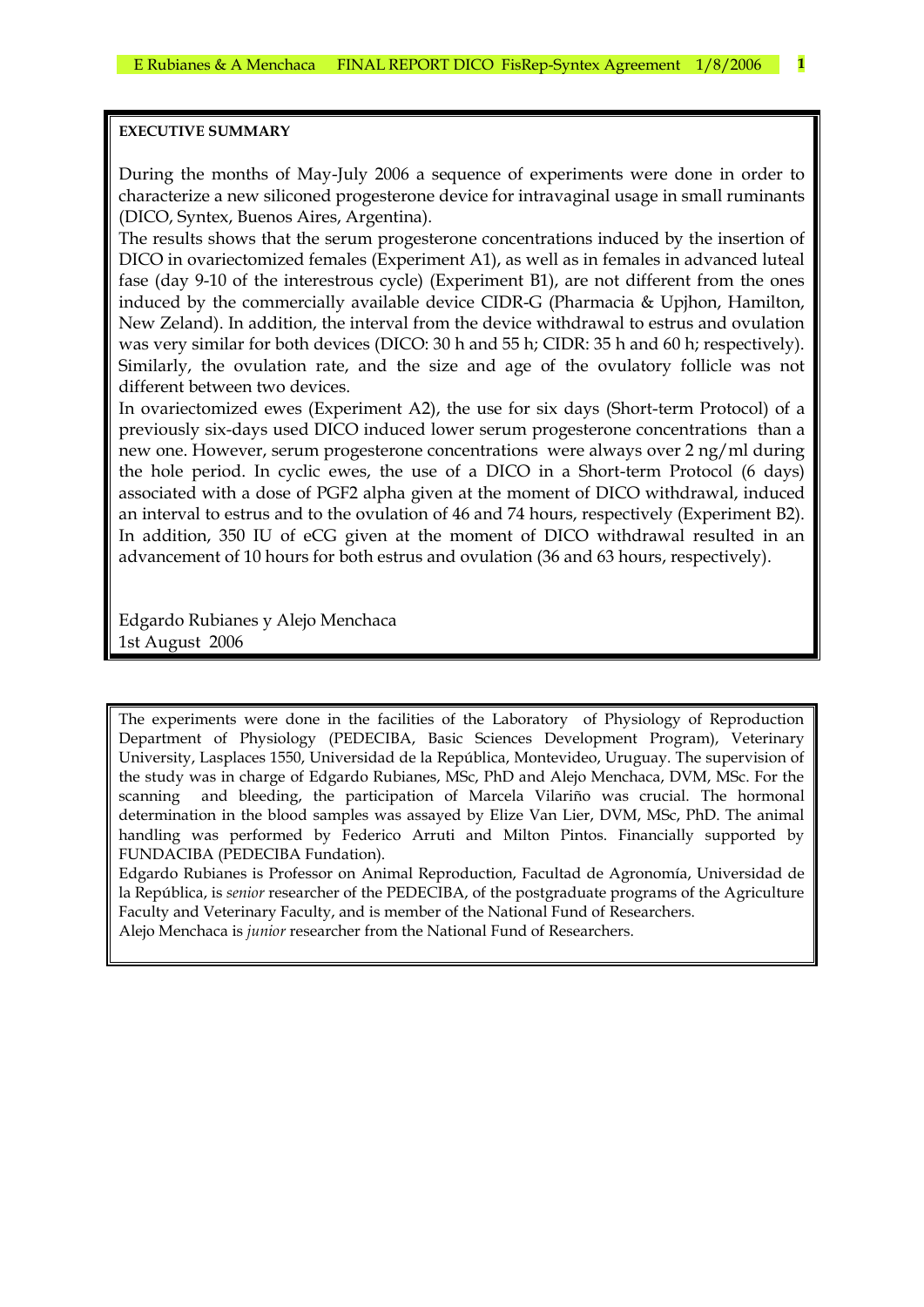# **CHARACTERIZATION OF A NEW INTRAVAGINAL PROGESTERONE DEVICE FOR CAPRINE AND OVINE (DICO)**

Several experiments were performed using ovariectomized and cycling ewes during May to July 2006.

# **A) EXPERIMENTS WITH OVARIECTOMIZED EWES**

#### **A1) COMPARISON OF DICO VS. CIDR USING LONG-TERM TREATMENTS**

#### a) **OBJECTIVE**

This study was designed to establish the serum progesterone concentration induced by a new siliconed intravaginal device (DICO, Syntex) comparing with a commercial intravaginal device. The progesterone exposure was maintained during 14 days (traditional-term treatment),. The animals did not have ovarian activity (ovariectomized ewes).

#### b) **ANIMAL HANDLING**

Eighteen ovariectomized Corriedale multiparous ewes which weighted  $50,5 \pm 4,9$  kg (mean  $\pm$  SD) and had a body condition score of 3,9  $\pm$  0,3 (0 to 5 scale) were used. The females were held together in appropiate sheltered pens and were equally daily fed and handled. Animals were fed alfalfa hay (2.5 kg/day/each) and commercial pelleted concentrate (900g/day/ewe). The alfalfa hay was given in equals parts three times a day: at 9 AM; at 1 PM and at 6 PM, and the concentrate was given one hour later. The females received this management from two month before the experiments

#### c) **DEVICES**

The animals were divided in two experimental groups (n=9), treated with DICO and CIDR-G during 14 days. Both intravaginal devices contain 0,3 gr of progesterone. The evaluated intravaginal device was produced by SYNTEX in april 2006. The commercial intravaginal device was CIDR-G (Controlled Internal Drug Release, Eazi-Breed, Auckland, Nueva Zeland) suitable for ewes and goats (Pharmacia & Upjohn; batch Nº F111042; expiry date: 11/2007).

# e) **BLOOD SAMPLES AND PROCESSING**

Daily blood samples were obtained by jugular venipuncture by the same technician. The samples were taken from 8 to 9 AM (i.e. before the animals were fed) and the exception to this rule only took place when more than one sample was taken (between Day 0 and Day 1, and between Day 14 and Day 16, relative to device insertion). Glass tubes were filled with blood samples, left to clot at room temperature and centrifugated at 3000 rpm for 15 minutes within one hour after collection. Serum was separated using syringe and needle. Duplicated serum aliquots were stored in 1.5 ml eppendorf tubes properly identified. Then, the tubes were immediately stored in a freezer at -20 °C and kept there until their processing for the determination of serum progesterone by radioimmunoassay (RIA).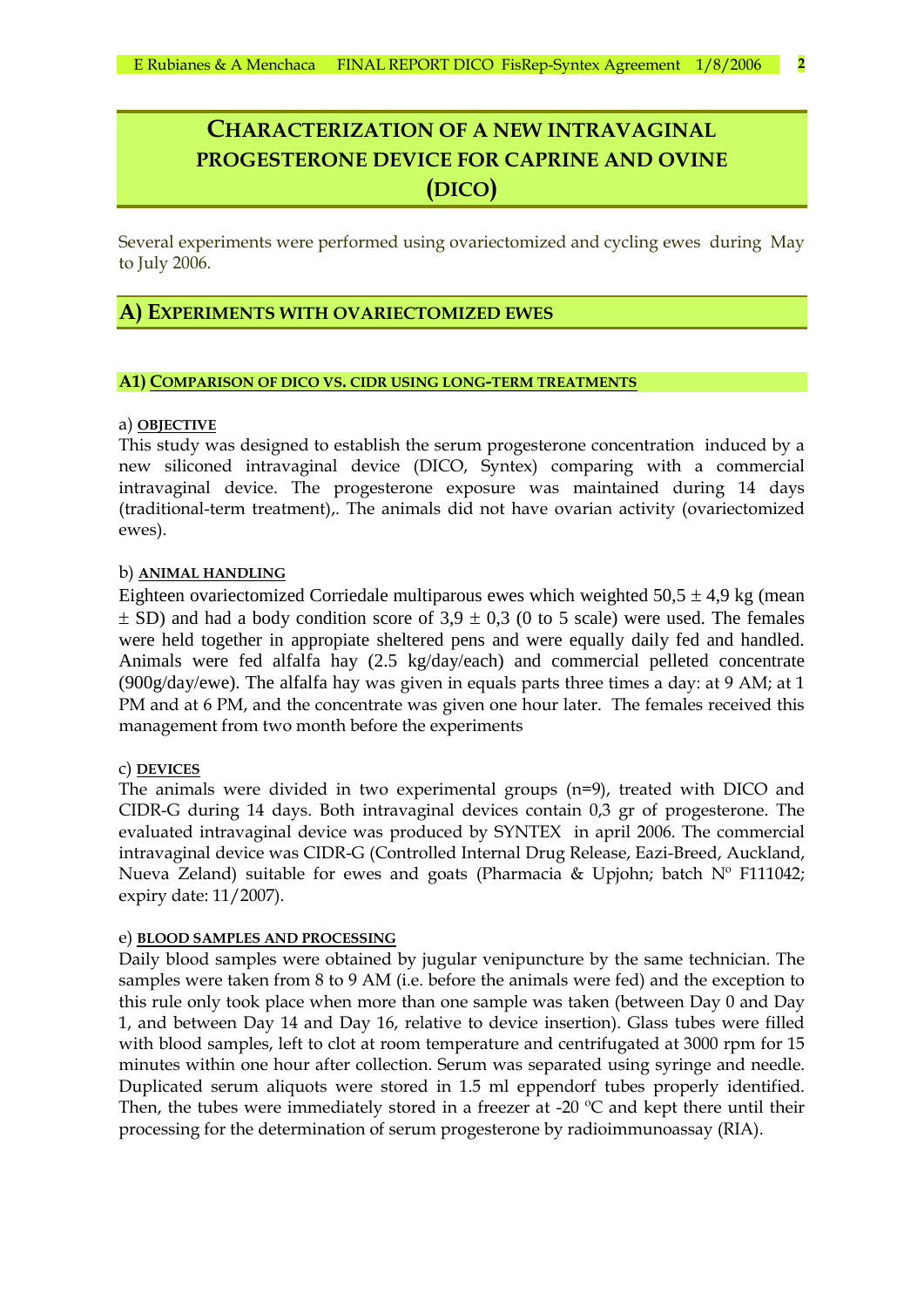#### f) **DETERMINATION OF SERUM PROGESTERONE BY RIA**

The serum progesterone concentration was determined in duplicate samples using a commercial Kit of direct solid-phase Radioimmunoassay Iodo**<sup>125</sup>** (Coat-a-Count, DPC, Los Angeles, CA, USA), previously validated for ovine serum by Garófalo & Tasende, (1996).. According to the manufacturer, the antibody against progesterone is highly specific for progesterone with a particularly low cross reactivity to other natural steroids. The average control values were of 0,75 ng/ml, 2,77 ng/ml and 8,57 ng/ml for low, medium and high values, respectively. The coefficient of variation intra-assay were 8%, 6,8% and 4,6% respectively, and the inter-assay were 10,5%, 9% and 8,2%. The analytical detection limit of the assay was 0,12 ng/ml.

#### g) **STATISTICAL STUDIES**

The data for the concentrations of progesterone were studied using the mixed model of the Statically Analysis System (SAS). The model included the group and time effect and their interaction.

#### h) **RESULTS**

The results show that the serum progesterone concentration induced by the insertion of a CIDR or a DICO were similar  $(P> 0,1)$ . Progesterone levels were not different neither during the 14-day treatment period (Figure1), nor immediately after their insertion (Figure 2a) and their withdrawal (Figure 2b).



Figure 1. Serum progesterone concentrations (Mean ± SEM) induced with a new intravaginal progesterone device DICO (Syntex; n=9) compared with CIDR (n=9) in ovariectomized ewes. Day 0 is the moment when the device was inserted and Day 14 is the moment when the device was removed.

Figure2. Serum progesterone concentrations (Mean ± SEM) induced with a new intravaginal progesterone device DICO (Syntex; n=9) compared with CIDR (n=9) in ovariectomized ewes.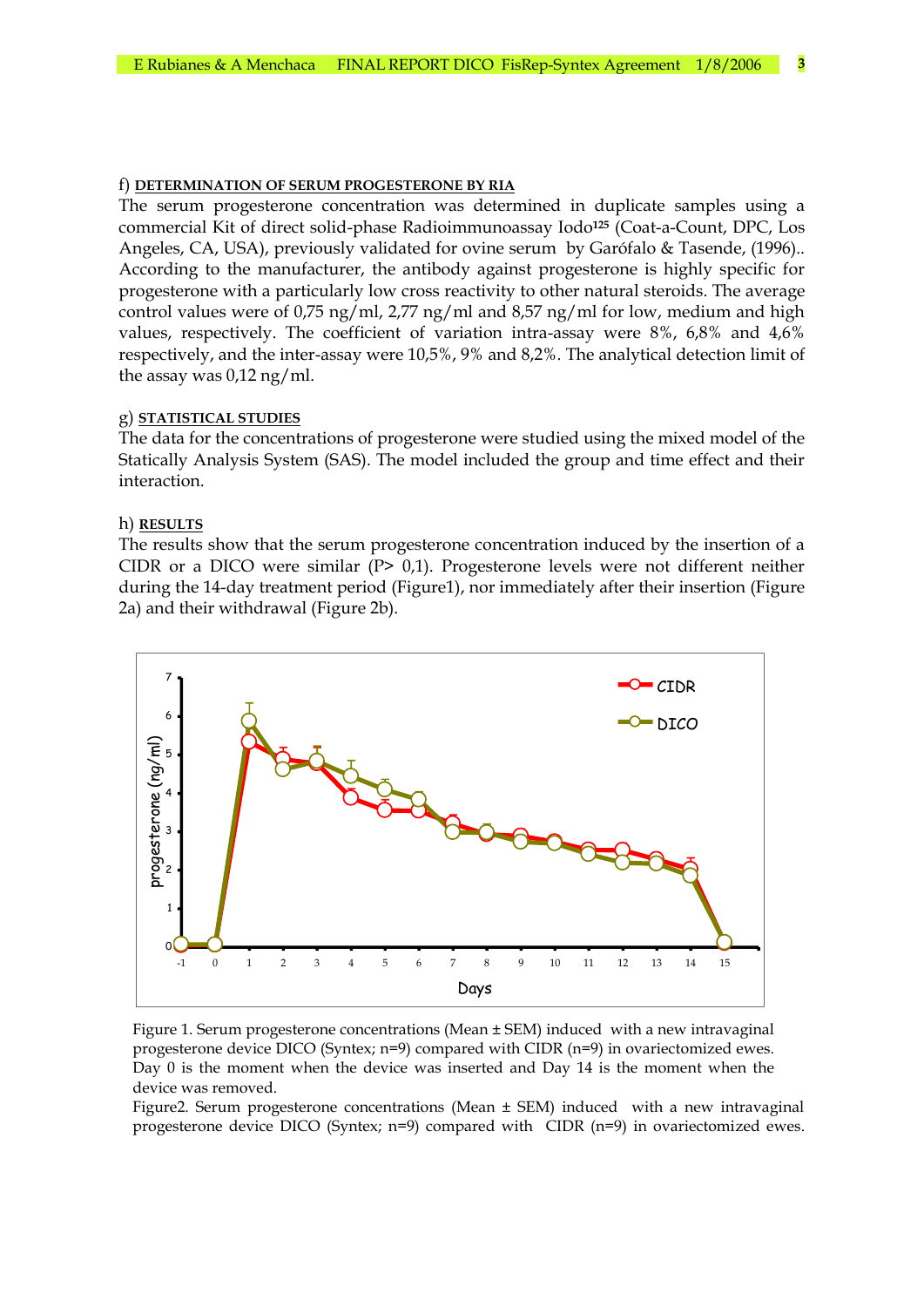

Progesterone concentrations soon after device insertion or device withdrawal are depicted in A and B, respectively.

#### h) **CONCLUSION**

Serum progesterone concentrations were similar using DICO or CIDR for 14 days. Therefore, we can use DICO with the same effectiveness of the CIDR to control the serum progesterone concentrations in ewes.

#### **A2) COMPARISION BETWEEN A NEW DICO DEVICE WITH A REUSED ONE**

#### a) **OBJECTIVE**

The objective was to determine, the serum progesterone profiles induced by a DICO inserted for six days, comparing with the reuse of a DICO previously used for six days.

# b) **ANIMALS AND TREATMENTS**

Eleven ovariectomized Corriedale adult ewes, which weighted  $50,8 \pm 4,8$  kg (mean  $\pm$  Dst) and had a body condition score of  $3.9 \pm 0.1$ , were used. The experiment was done in two crossed replicates. Six females received a new device in the first replicate, and in the second replicate received a previously six-day-used device. On the opposite, the other five females received a six-day-used device in the first replicate and in the second replicate a new device was placed. The interval between two replicates was 7 days.

The animal handling, taking and processing of blood samples, and the serum progesterone determinations by RIA were done as described in literals A1d, A1e and A1f.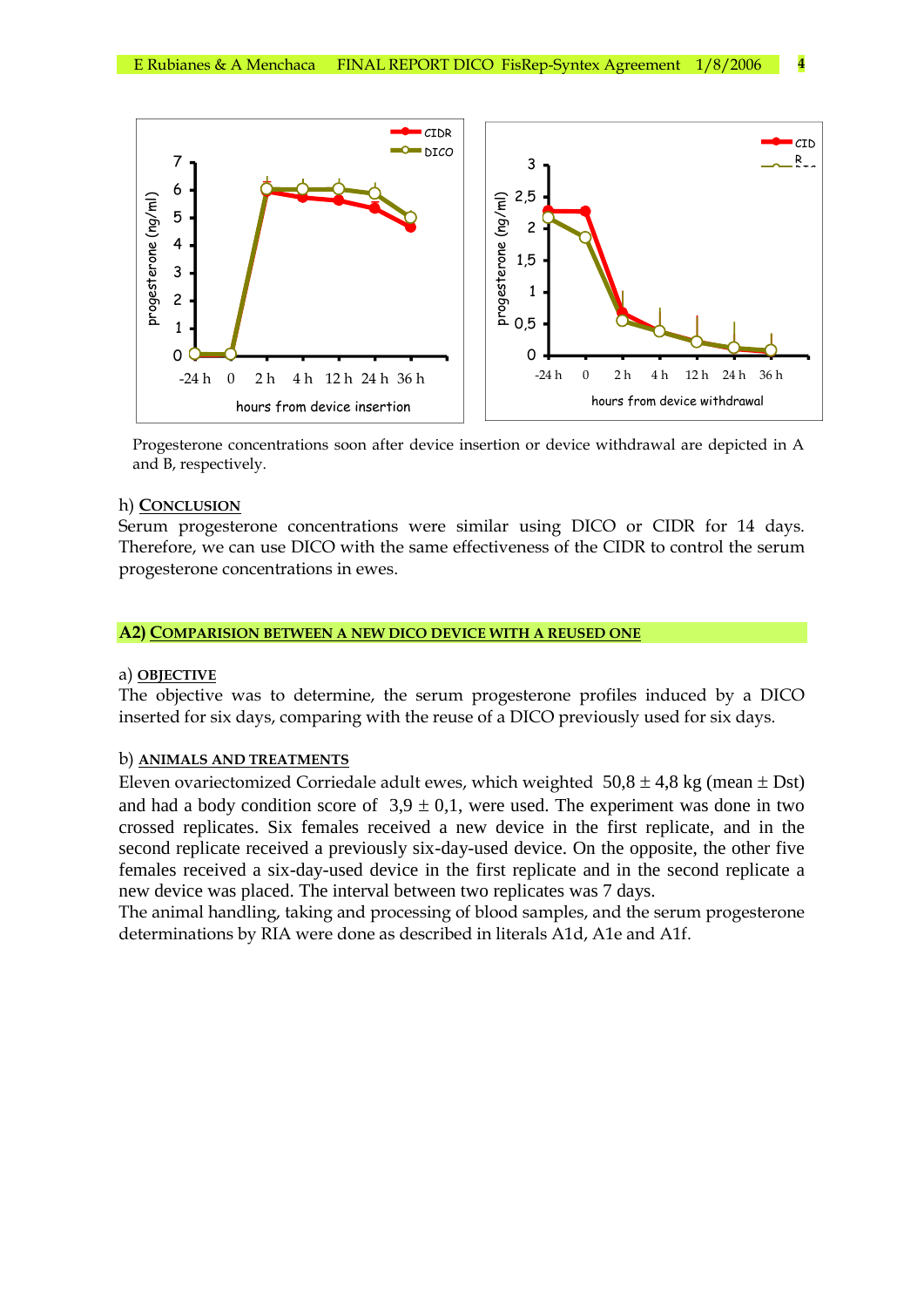#### c) **RESULTS**

Figure 3 shows the serum progesterone concentrations. The insertion of a previously used DICO induced significantly lower progesterone concentrations during all the period. However, is interesting to observe that those are more stable in connection with time than when a new DICO was used. What is more, in both groups the concentrations were maintained up to 2 ng/ml and were stable during all the period.



Figure 3**.** Serum progesterone concentration (Mean ± SEM) of 11 ovariectomized ewes treated by six days with a new or previously six-day-used progesterone intravaginal device DICO (Syntex). Day 0 is the moment of device insertion and Day 6 is the moment of device withdrawal.

#### d) **CONCLUSION**

The use of a DICO previously used by 6 days allows to obtain adequate concentrations of serum progesterone  $(> 2 \nvert p/m)$  during all the treatment. Therefore, with a Short-term protocol for six days is possible to reuse the DICO device previously used for six days.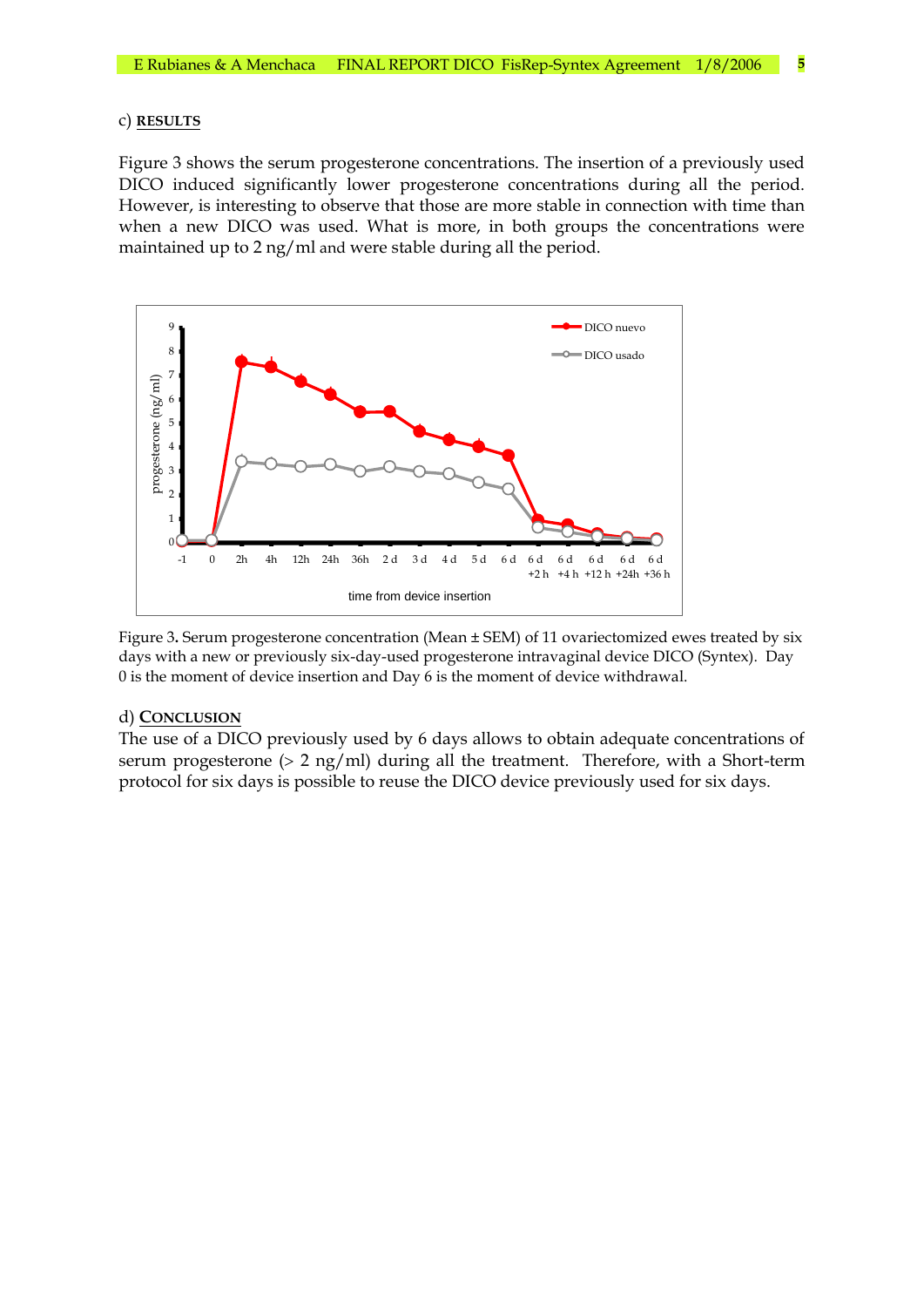# **B) EXPERIMENTS WITH CYCLING EWES** (in advanced luteal phase: days 9-10)

#### **B1) COMPARISION BETWEEN DICO AND CIDR DEVICES IN LONG-TERM TREATMENTS**

#### a) **OBJECTIVES**

The objective was to characterize the serum progesterone profiles induced by the new designed device (DICO) with a treatment of traditional length (14 days) and compare them with the commercial available device (CIDR), using cycling animals (i. e. on the normal conditions of usage of this product).

We determined the follicular development and the grade of synchronization of the ovulatory moment using the traditional length treatment (14 days).

#### b) **ANIMALS**

Fifteen adult Corriedale ewes were used in two groups: CIDR group (n= 7) and DICO group (n= 8). The animals weighted  $43,8 \pm 4,3$  kg. and had a body condition score of  $4,0 \pm 1$ 0,2.

#### c) **ANIMAL HANDLING**

The animals were kept together in appropriate shelter pens, receiving the same food and daily handling. The food consisted in alfalfa hay (2,5 kg/day/each) and commercial pelleted concentrate (900g/day/each) . The alfalfa hay was given in equals parts three times a day: at 9 AM; at 1 PM and at 6 PM. The concentrate was given one hour later.

#### d) **EXPERIMENTAL TREATMENTS**

With the objective to initiate the experiment in an advanced luteal phase (day 9-10 of the estrous cycle), the estrous cycles was previously synchronized using two doses of PGF2 alpha analogue (75µg each dose, D cloprostenol, Ciclase, Syntex, Argentina) separated for 7 days. Estrous behavior was checked with two crayon-harnessed androgenized wethers (3 consecutive doses separated by 7 days of 200 mg of ciclopentilpropionato of testosterone, Dispert Laboratory, Uruguay). The marker wethers were located with the ewes (one per each experimental group), and were rotated every 6 hours between both groups. Signs indicating heat were registered every 6 hours during the 120 hours following the device withdrawal.

#### e) **OBTENTION AND PROCESSING OF BLOOD SAMPLES**

The samples were obtained and processed as described in A1e and A1f.

#### f) **OVARIAN ULTRASONOGRAPHY MONITORING**

Ovarian ultrasonography was performed once a day from 3 days before the device insertion until the day of device removal, and then, twice a day until the ovulation was detected and confirmed in the next scan.

Ultrasonographic examinations were done with an Aloka 500 equipment provided with a transducer of 7.5 MHz used by transrectal via according to Rubianes et al. (1997). The acting technicians have a great experience in this technique and the animals rapidly get used to this procedure which is totally innocuous.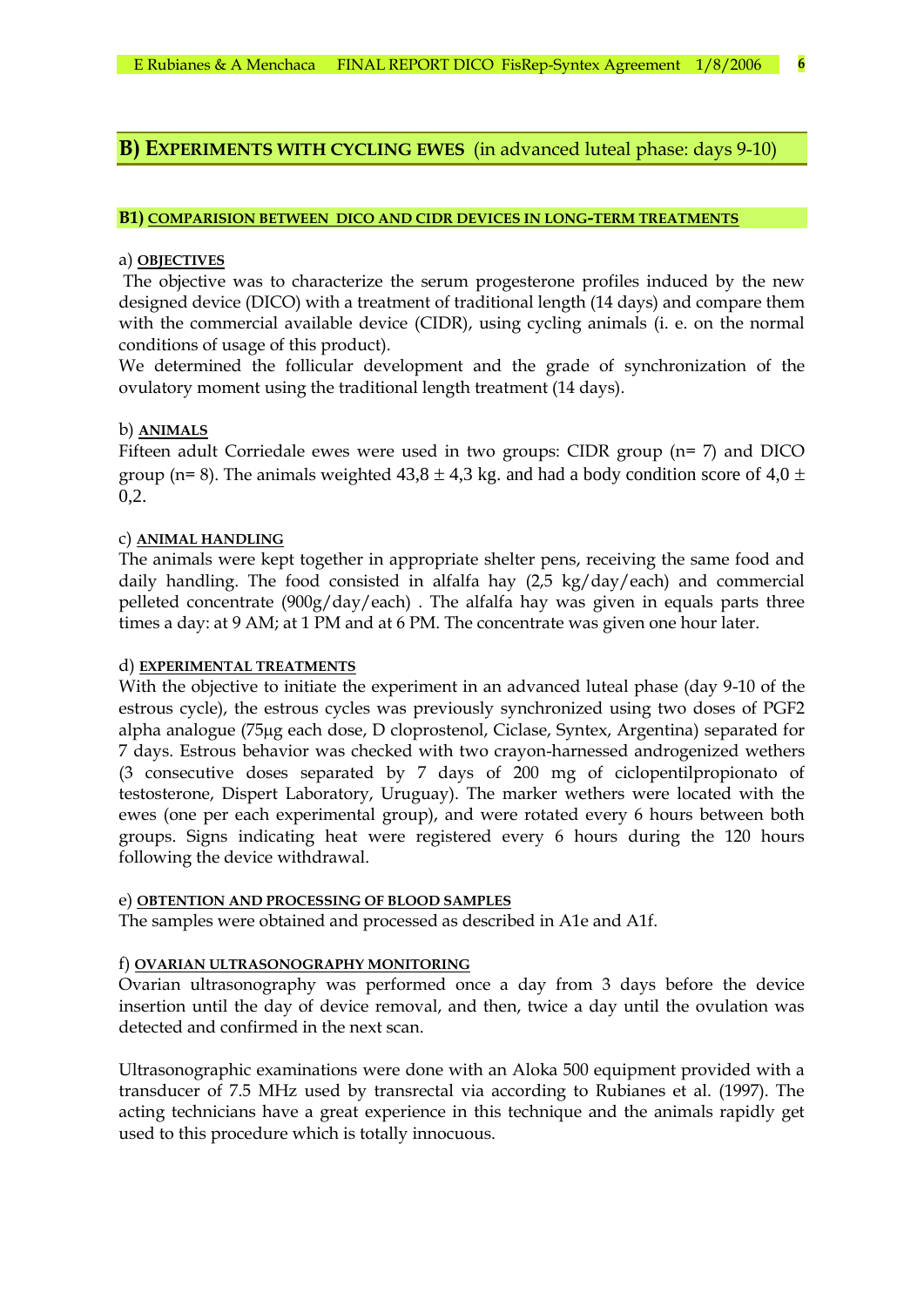After soon the ovaries were located, a scanning of the observed structures was done (follicles 2 mm and the corpora lutea (CL)). The diameter of the follicles and the diameter of the CL were measured using the scanning monitor caliper.

The analysis of the obtained information allowed to determine different variables related to the follicles dynamic such as the characteristics of the follicular waves, follicle ovulatory size and the moment of ovulation. Data were compared by Analysis of Variance (ANOVA).

#### g) **RESULTS**

The figure 4 shows the progesterone serum concentrations during the treatment days in both experimental groups. The results showed that the DICO maintained very similar values to those obtained with a CIDR in cycling ewes, in a similar way to that founded in the previous experiment with ovariectomized ewes.



Figure 4. Serum progesterone concentrations (Mean ± SEM) induced with a new intravaginal device (DICO) compared with a CIDR-G in cyclic ewes treated during 14 days. Day 0 is the moment of device insertion and Day 14 is the moment of device withdrawal.

Table 1 shows that the onset of estrus, the follicle development and the ovulatory moment induced by a treatment with DICO, were very similar to the results obtained with CIDR. This trial shows that both devices used during 14 days induce the same response in cyclic ewes.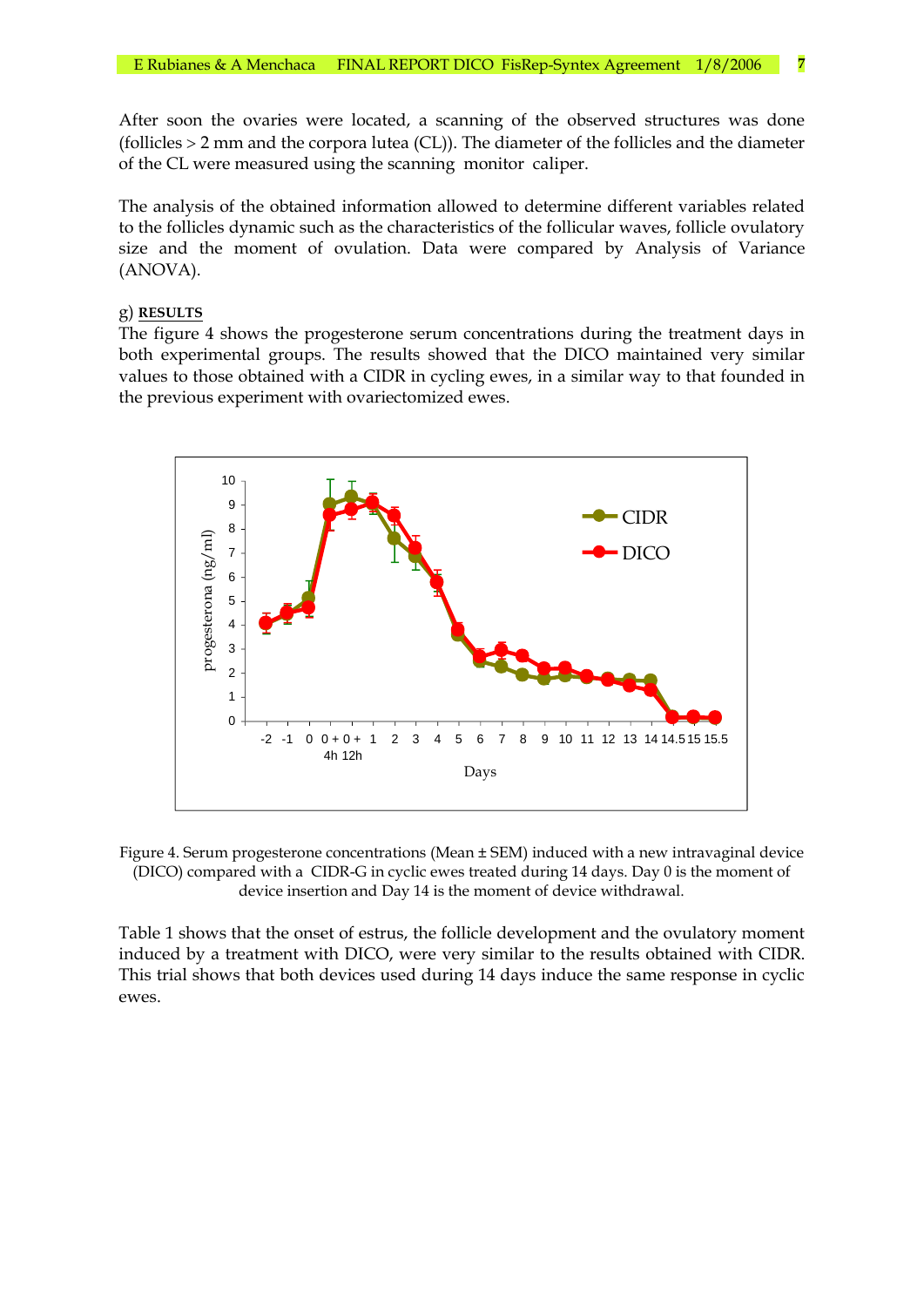|             | Onset of<br>estrus $(h)^*$ | Moment of<br>ovulation $(h)^*$ | Ovulation<br>rate | Diameter (mm)<br>at ovulation | Lifespan (days) of<br>ovulatory follicle |
|-------------|----------------------------|--------------------------------|-------------------|-------------------------------|------------------------------------------|
| <b>DICO</b> | $34.5 \pm 2.8$             | $60.0 \pm 9.1$                 | $1.3 \pm 0.5$     | $7.0 \pm 0.8$                 | $8.6 \pm 2.2$                            |
| <b>CIDR</b> | $30,0 \pm 7,7$             | $54.9 \pm 6.4$                 | $1.4 \pm 0.5$     | $7.3 \pm 1.1$                 | $10,0 \pm 2,9$                           |
| $P=$        | 0,15                       | 0,23                           | 0,50              | 0.52                          | 0,32                                     |

Tabla 1. Characteristics of the ovulatory follicle induced by a new intravaginal progesterone device (DICO) placed during 14 days in cyclic ewes compared with a CIDR-G.

\*hours from device withdrawal

# h) **CONCLUSION**

The present study demonstrate that serum progesterone concentration, the onset of estrus and the ovulatory moment induced by a DICO are very similar than the results obtained with a CIDR. Serum progesterone concentrations maintain the same values for both devices during the whole treatment and the ovulatory moment ocurred approximately 55- 60 hours after the device withdrawal.

#### **B2) SHORT-TERM PROTOCOL USING A DICO**

# a) **OBJECTIVE**

The objective was to evaluate the ovarian response to a Short-term Protocol (described by Rubianes & Menchaca, 2003) using a DICO. Short-term Protocol consists in 6 days of progesterone exposure associated with eCG (equine chorionic gonadotrophin) as an alternative to synchronize the ovulation and allow, in this way, the possible application of Fixed-Time Artificial Insemination (FTAI) programs.

# b) **ANIMALS**

Fifteen adult Corriedale ewes with  $41.9 \pm 3.6$  kg of live weight and a body condition score of  $3.8 \pm 0.6$  were used. Animal handling was the same that described on the literals B1c.

# c) **EXPERIMENTAL TREATMENTS**

The estrous cycle was pre-synchronized and the presence of estrus was evaluated using the same methodology described on literal B1d. One experimental group (DICO, n=7) received a Short-term Protocol for 6 days of progesterone exposure plus one dose of PGF2 alpha ( $75\mu$ g,  $D(+)$ cloprostenol, Ciclase, Syntex, Argentina) given at the moment of the device withdrawal.

# d) **OBTENTION AND PROCESSING OF BLOOD SAMPLES**

The samples were obtained and processed as described in A1e and A1f.

# e) **OVARIAN ULTRASONOGRAPHY MONITORING**

Ovarian follicular dynamics and the ovulatory follicle development were evaluated in agreement to the methodology described on the literal B1f.

# f) **RESULTS**

Table 2 shows that the ovulatory moment induced by a Short-term Protocol with DICO associated to eCG induced an advance in the ovulatory moment compared to the ewes which did not receive eCG. Similarly, the onset of estrus occurred earlier in the ewes treated with eCG.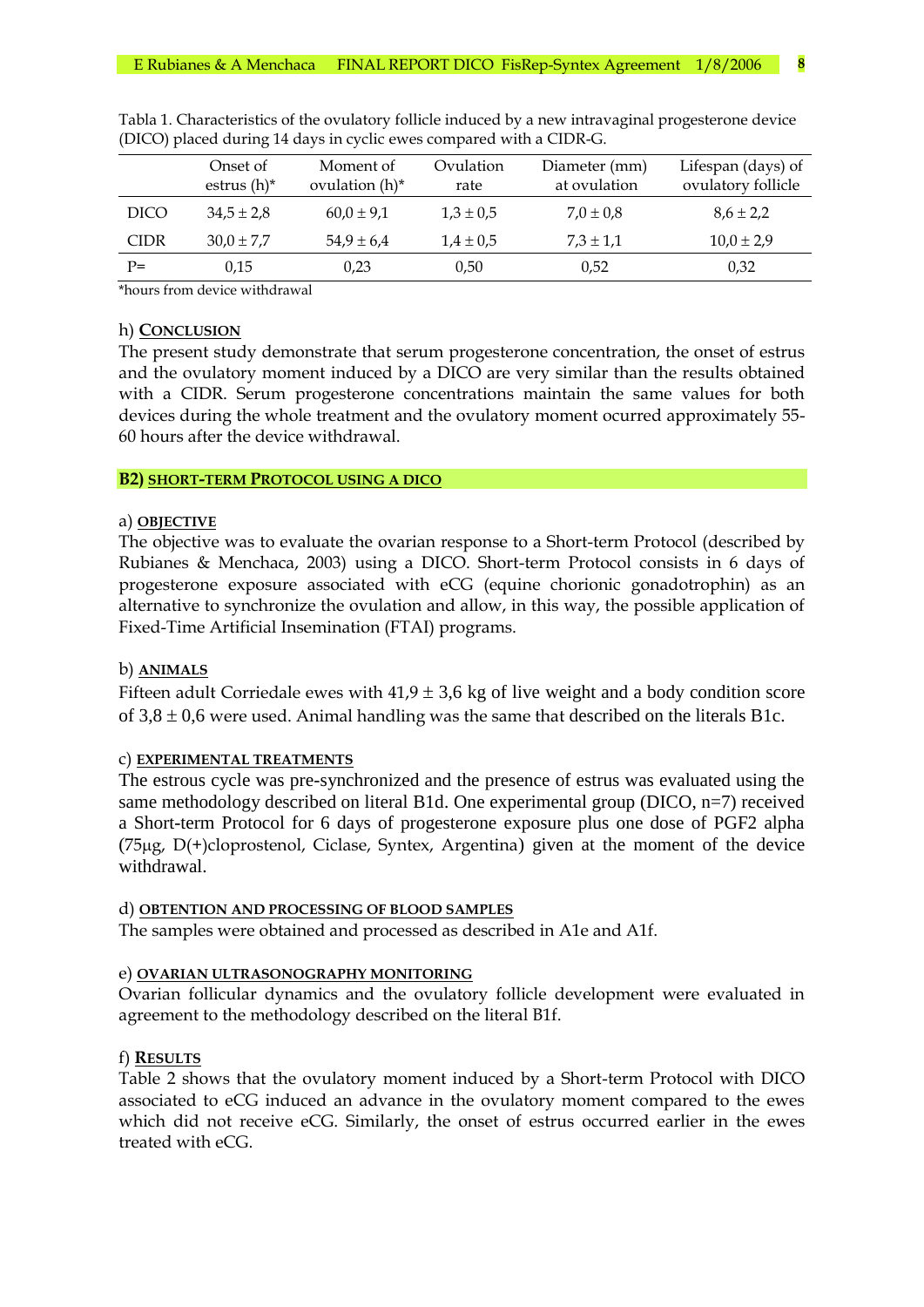|             | Onset of<br>estrus $(h)^*$ | Moment of<br>ovulation $(h)^*$ | Ovulation<br>rate        | Diameter (mm)<br>at ovulation                                                                                                 | Lifespan (days) of<br>ovulatory follicle |
|-------------|----------------------------|--------------------------------|--------------------------|-------------------------------------------------------------------------------------------------------------------------------|------------------------------------------|
| <b>DICO</b> | $46.3 \pm 5.7^{\circ}$     | $73.7 \pm 4.5^{\circ}$         | $1.1 \pm 0.4^{\rm a}$    | $6.3 \pm 0.4^{\rm a}$                                                                                                         | $5.8 \pm 0.7^{\rm a}$                    |
| DICO+eCG    | $36.0 \pm 6.4^b$           | $63,0 \pm 5,3^b$               | $1.1 \pm 0.4^{\text{a}}$ | $6.5 \pm 0.8^{\rm a}$                                                                                                         | $7.2 \pm 1.9^{\rm a}$                    |
|             |                            |                                |                          | $*$ hours from dovice with draws $\alpha$ Columns with different sympressipate different $\alpha$ vs $\alpha$ D $\alpha$ 0.01 |                                          |

Table 2. Effect of eCG on characteristics of ovulatory follicle induced by new intravaginal progesterone device (DICO) inserted during 6 days in a Short-term Protocol in cyclic ewes.

 $\cdot$ nours from device withdrawal. Columns with different superscript differ. a vs b: P< 0,01.

Figure 5 shows serum progesterone concentrations in both groups. As it was expected, both groups showed very similar serum progesterone concentrations due to the fact that the treatment was the same until the device withdrawal.



Figure 5. Serum progesterone concentrations in cyclic ewes treated for six days with a intravaginal progesterone device (DICO). Day 0 is the moment of device withdrawal. At the moment of device withdrawal every animal received a dose of PGF2 alpha and one group recieved a dose of eCG (DICO+eCG group).

#### g) **CONCLUSION**

The use of eCG associated to the Short-term Protocol with a DICO induced an advancement in the onset of estrus as well as in the ovulatory moment in cyclic ewes. The estrus was induced at 36 hours and the ovulation at 63 hours after DICO removal/eCG administration.

#### **References**

Garófalo E; Tasende C. 1996. Uterine oestrogen and progesterone receptors in prepubertal ewes: distribution in myometrium, endometrium and caruncles. Veterinary Research 27:177-183.

Rubianes E, Beard A, Dierschke D, Bartlewski P, Adams GA, Rawlings NC, 1997. Endocrine and ultrasound evaluation of the response to PGF 2 alpha and GnRH given at different stages of the luteal phase in cyclic ewes. Theriogenology 48:1093-1104.

Rubianes E; Menchaca A. 2003. The pattern and manipulation of ovarian follicular growth in goats. Animal Reproduction Science 78:271-287.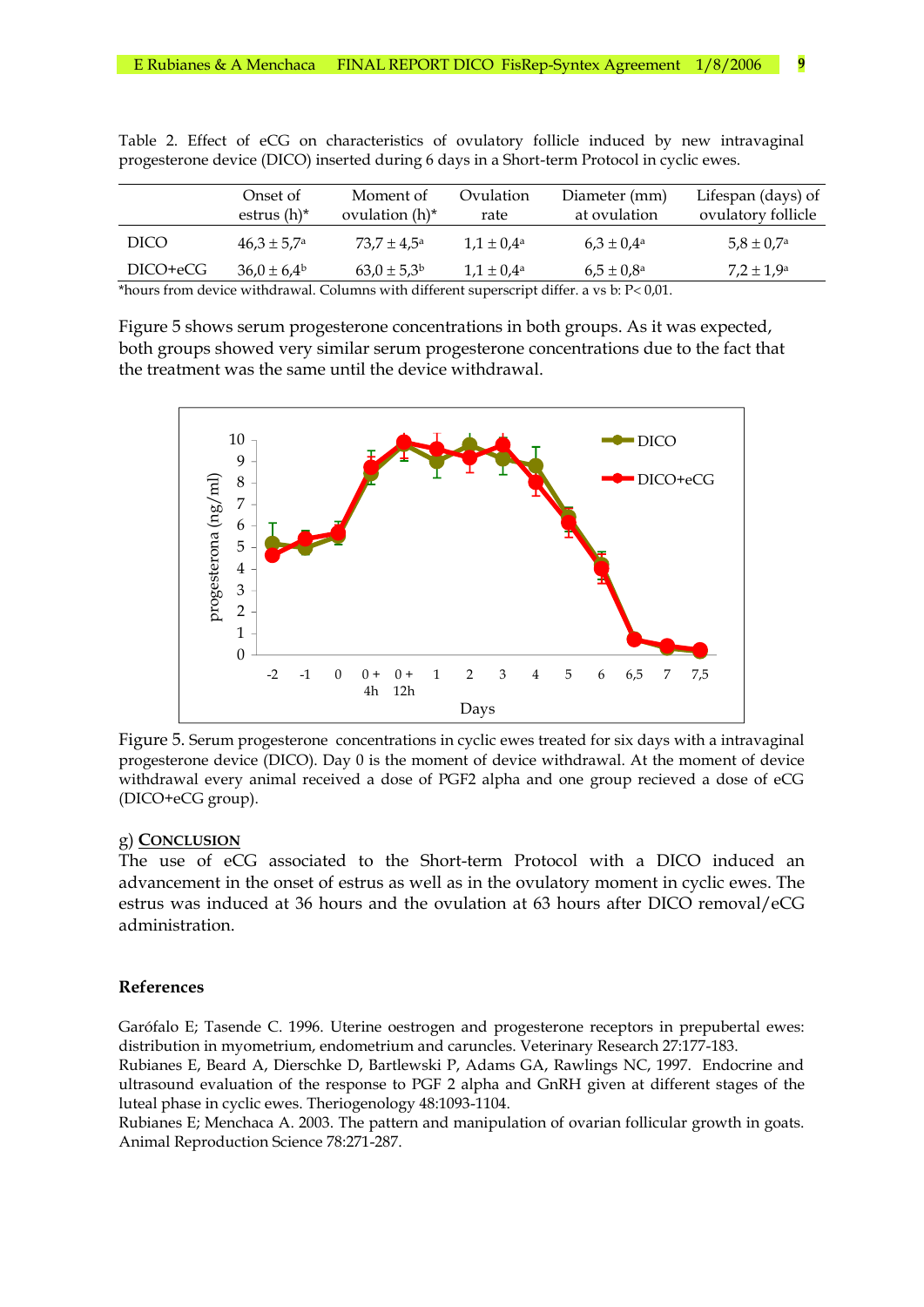# **Serum progesterone concentrations after insertion of a new intravaginal device (DICO) in ovariectomized ewes**

Edgardo Rubianes<sup>1,2</sup>, Elize van Lier<sup>2</sup>, Marcela Vilariño<sup>1</sup>, Alejo Menchaca<sup>1</sup>

<sup>1</sup>Laboratorio de FisRep-PEDECIBA, Dpto de Fisiología, Facultad de Veterinaria; <sup>2</sup>Dpto de Producción Animal y Pasturas, Facultad de Agronomía, Uruguay.

A new intravaginal device of silicone containing 0.3 g of progesterone for use in sheep (DICO, Syntex, Buenos Aires, Argentina) is currently being developed. A study was conducted in ovariectomized ewes to compare the serum progesterone concentrations induced after the insertion of a DICO with those induced by a commercial available silicone device (CIDR-G, Pharmacia & Upjohn; batch F111042, Auckland, New Zealand). Both devices contained equal amounts of progesterone. Eighteen ovariectomized adult Corriedale ewes were used and allocated in two groups (n=9 each). The ewes weighed 50.5  $\pm$  1.2 kg (Mean SEM) and had a body condition of 3.9  $\pm$  0.1 (scale 0= emaciated to 5= fat). Animals were fed alfalfa hay (2.5 kg/day/each) plus pellets containing oats, barley and wheat (900 g/day/each) three times daily (9 AM, 1 PM and 6 PM). Early morning (8 AM)

daily blood samples were obtained by jugular venipuncture from Day –1 to Day 16 (Day 0: device insertion; Day 14: device withdrawal). Additional samples were taken 2h, 4h, 12h and 36h after device insertion and after device withdrawal. Serum progesterone concentrations were determined by radioimmunoanalysis in duplicate using a commercial kit (Coat-a-Count, DPC, Los Angeles, CA, USA) previously validated for sheep.

The intra-assay coefficients of variation for low (0.75 ng/ml), medium (2.77 ng/ml) and high (8.57 ng/ml) controls were 8%, 6.8% and 4.6%, respectively; and the inter-assay coefficients of variation were 10.5%, 9% and 8.2%, respectively. The analytical detection limit of the assay was 0.12 ng/ml. Statistical analysis was carried out using the mixed procedure of the SAS package. Figures 1 and 2 show progesterone profiles in both groups. Serum progesterone concentrations did not differ between groups  $(P>0.1)$ . Both intravaginal devices induced similar progesterone concentrations throughout the 14 days period. At time of device insertion a similar sharp increase of progesterone concentrations occurred, and after device withdrawal a rapid decrease was observed. In summary, the new intravaginal device DICO induced very similar serum





progesterone concentrations than CIDR-G in ovariectomized ewes. *Supported by SYNTEX-FisRep agreement (Fundaciba).*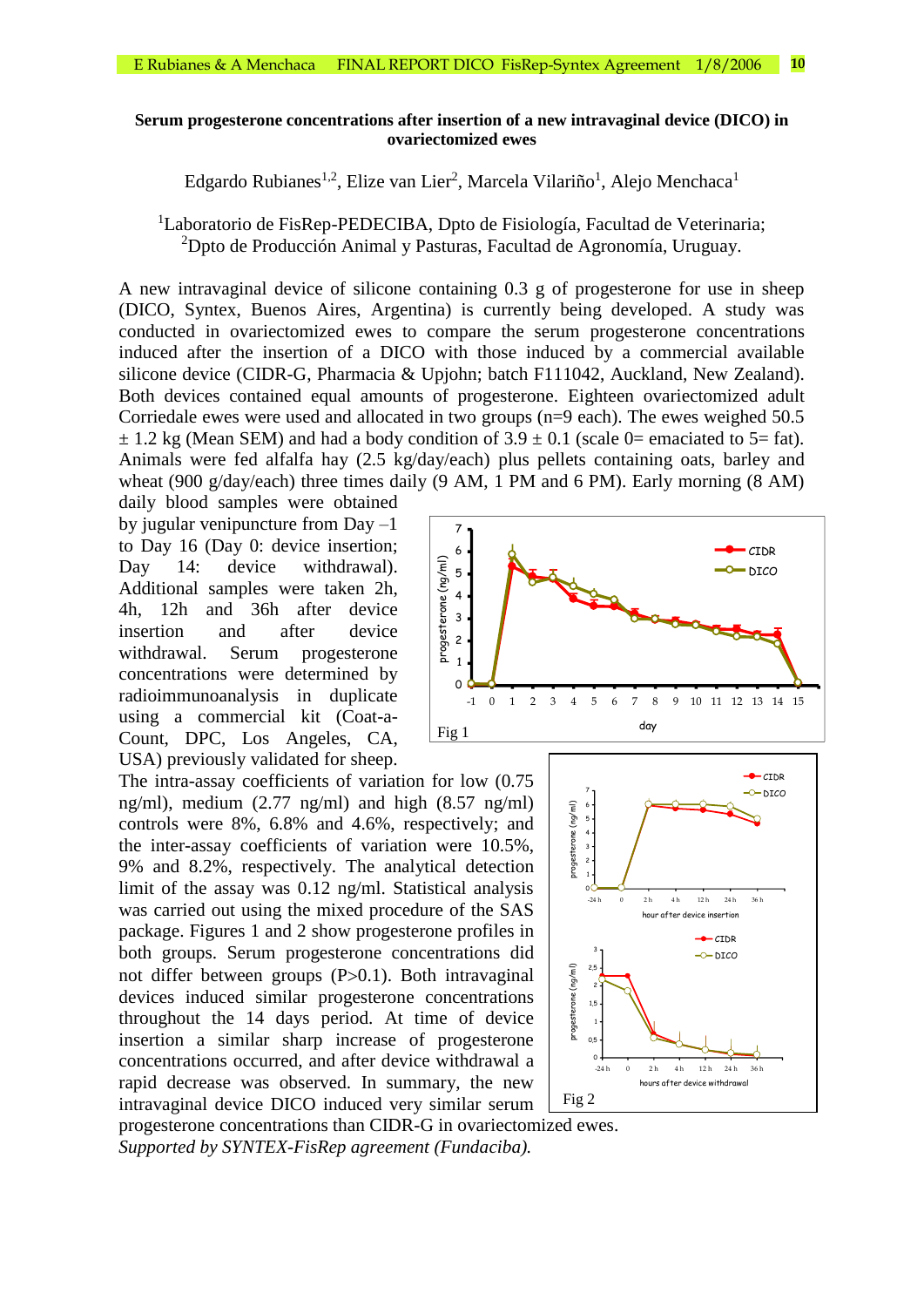# **Effect of eCG to synchronize ovulation in a Short-term Protocol using the new progesterone intravaginal device DICO in ewes**

# Alejo Menchaca<sup>1</sup>, Marcela Vilariño<sup>1</sup>, Edgardo Rubianes<sup>2</sup>

# <sup>1</sup>Laboratorio de FisRep-PEDECIBA, Dpto de Fisiología, Facultad de Veterinaria; <sup>2</sup>Dpto de Producción Animal y Pasturas, Facultad de Agronomía, Uruguay.

The use of a new intravaginal device of silicone containing 0.3 g of progesterone to synchronize ovulation in sheep (DICO, Syntex, Buenos Aires, Argentina) allows similar results than the CIDR-G (data presented in other abstract). The present study evaluated the growth of the ovulatory follicle and serum progesterone concentrations induced by DICO in a Short-term Protocol in cyclic Corriedale ewes. Short-term Protocol consisted in 6 days of progesterone exposure and one dose of prostaglandin  $F2\alpha$  (75 $\mu$ g of D cloprostenol, Ciclase, Syntex, Buenos Aires, Argentina) given at the time of device withdrawal (DICO group, n= 8). Another group received the same Short-term Protocol plus 350 IU of eCG (Novormon, Syntex, Buenos Aires, Argentina) at the time of device withdrawal (DICO+eCG group, n=8). Ewes were between 9 to 10 days post-estrus when the device was inserted (Day 0). Estrous behavior was checked using androgenized wethers every 6 hours during the following 120 hours after device withdrawal. Follicular development was asessed by transrectal ultrasonography (Aloka 500, 7,5 MHz), performed once a day from Day -3 until device withdrawal (Day 6) and twice a day until ovulation. Ovulation was defined as the moment of disappearance of at least one large follicle  $(\geq 5$ mm). Progesterone serum concentrations were assayed by RIA in duplicate from samples taken once a day from Day - 2 until Day 6, at 0 and 12 hours from device insertion, and every 12 hours from device withdrawal during the next 36 hours. Data were compared by ANOVA. Development of ovulatory follicule is shown in Table 1. Serum progesterone concentration did not differ between groups  $(P > 0.1)$ , since the treatment was the same until device withdrawal (data were pooled). At Day 0 progesterone concentration was  $5.6 \pm 0.4$  ng/ml and increased at 4 hours (8.6  $\pm$  0.5 ng/ml; P < 0.001) and at 12 hours (9,9  $\pm$  0.7 ng/ml; P < 0.01) after device insertion, then began to fall at Day 4 (8.4  $\pm$  0.5 ng/ml; P< 0.05) and fell soon after DICO withdrawal (Day 6:  $4.1 \pm 0.4$  ng/ml; Day  $6.5: 0.7 \pm 0.2$  ng/ml; P< 0.001).

| progesicione device (DICO) inscricu during o days in a short-term i rotocol in eyene ewes.                        |  |                                                                              |  |                       |                                                               |
|-------------------------------------------------------------------------------------------------------------------|--|------------------------------------------------------------------------------|--|-----------------------|---------------------------------------------------------------|
|                                                                                                                   |  |                                                                              |  |                       | Onset of Moment of Ovulation Diameter (mm) Lifespan (days) of |
|                                                                                                                   |  | estrus $(h)$ ovulation $(h)$ rate                                            |  |                       | at ovulation ovulatory follicle                               |
| <b>DICO</b>                                                                                                       |  | $46.3 \pm 5.7^{\text{a}}$ $73.7 \pm 4.5^{\text{a}}$ $1.1 \pm 0.4^{\text{a}}$ |  | $6.3 \pm 0.4^{\rm a}$ | $5.8 \pm 0.7^{\rm a}$                                         |
| $DICO+eCG$                                                                                                        |  | $36.0 \pm 6.4^b$ $63.0 \pm 5.3^b$ $1.1 \pm 0.4^a$                            |  | $6.5 \pm 0.8^{\rm a}$ | $7.2 \pm 1.9^{\rm a}$                                         |
| $\Gamma_{\text{tot}}$ 1.00 $\mu$ and $\mu$ and $\mu$ and $\Gamma_{\text{tot}}$ $\Gamma_{\text{tot}}$ $\Omega$ 0.1 |  |                                                                              |  |                       |                                                               |

Table 1. Effect of eCG on characteristics of ovulatory follicle induced by new intravaginal progesterone device (DICO) inserted during 6 days in a Short-term Protocol in cyclic ewes.

For different superscript,  $P < 0.01$ .

In summary, 350 UI of eCG associated with a progesterone treatment for 6 days (Shortterm Protocol) using a DICO was effective to advance the onset of estrus and the moment of ovulation in cyclic ewes. This result has practical implications for timed artificial insemination programs using Short-term Protocol in sheep. *Supported by SYNTEX-FisRep (Fundaciba) agreement.*